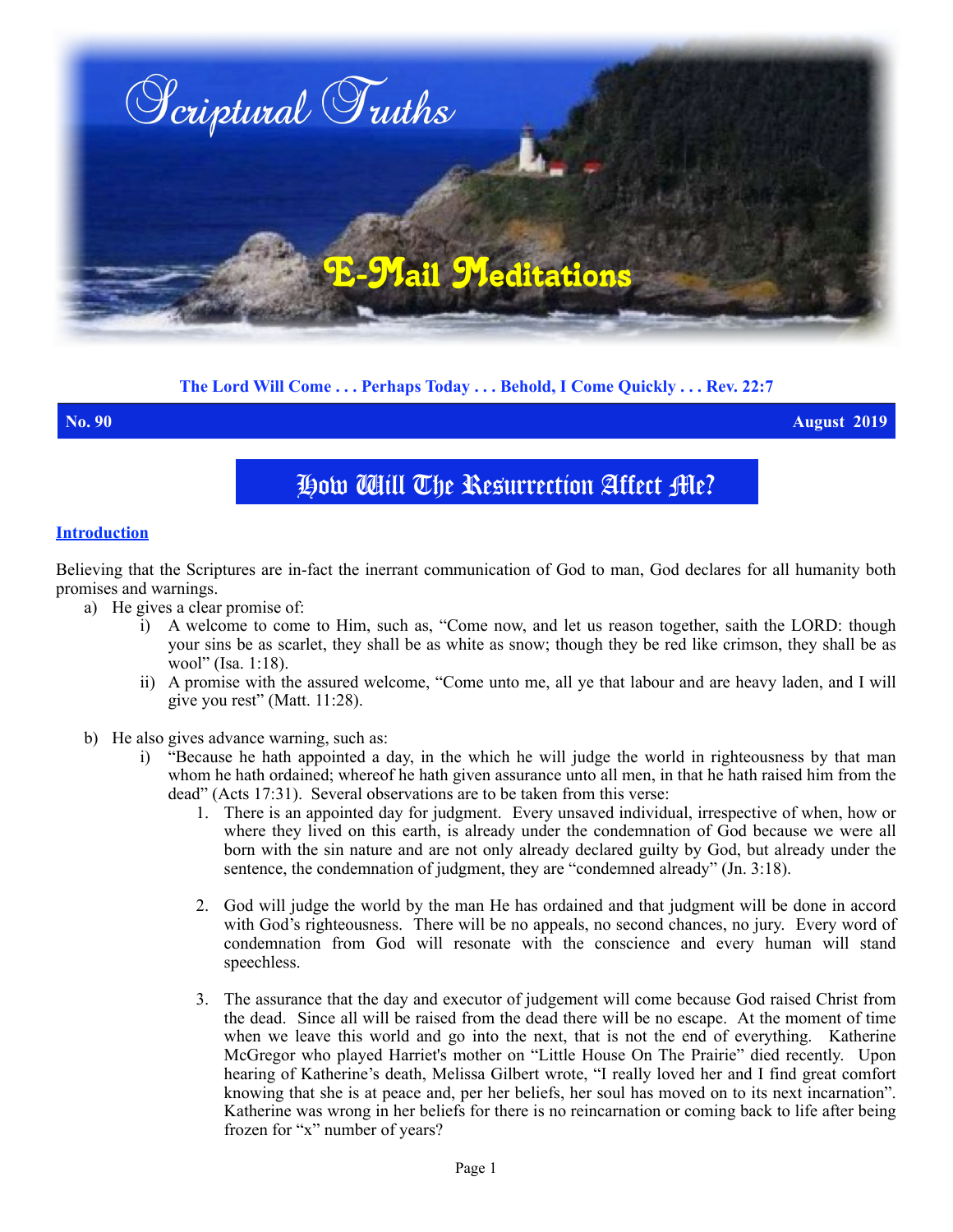I have never seen a resurrection, neither has anyone alive on earth at this time ever seen such. In fact, no one saw the Lord rise from the dead.

- a) Some saw the widow of Nain's son rise from the dead (Lk. 7:13-16); also those at the tomb of Lazarus (Jn. 11:37-42); and Jairus' daughter (Mk. 5:36-42).
- b) No doubt some had been seen after they had been raised, such as those who went into Jerusalem after the Lord was raised (Matt. 27:52), and many others who saw the Lord after His resurrection (1 Cor. 15:5-8), but no one alive at this moment has ever seen a resurrection. However, the truth remains, whither one believes in the resurrection of the body or not, there will be a resurrection and each of us as individuals will be raised. The question is, "How will that affect me?"
- c) The supreme proof of the resurrection is our Lord who said, "And he laid his right hand upon me, saying unto me, Fear not; I am the first and the last: I am he that liveth, and was dead; and, behold, I am alive for evermore, Amen; and have the keys of hell and of death" (Rev. 1:17, 18).
- d) Having said that, apart from those who saw those raised in the Old Testament, in a coming day there will be those who will see two men rise from the dead (Rev. 11:11) and then ascending to Heaven (Rev. 11:12).However, the vast majority of people have never seen one rise from the dead or one who has risen from the dead. God has declared plainly that all will rise from the dead. This includes all men, women, boys, girls and infants.

### **God has stated, "He hath given assurance unto all men" (Acts 17:31)**

God has given assurance, that is the absolute truth. It is not a maybe or a chance of error because Jesus Christ was raised from the dead and God has given His pledge which goes to all humanity. It is irrelevant whether they are back or white, rich positionally or the beggar on the streets, religious or non-religious, God fearing or atheist, all will be raised. A person can be cremated, that will make no difference; they can be blown apart in an explosion, buried at sea or die in the air, nothing will make the slightest difference. The Lord said there is coming a day when "all that are in the graves shall hear His voice, and shall come forth" (Jn. 5:28, 29). There will be no smugness at that point in time, no hesitation, no escaping, how long they have been dead will make no difference, they will rise from the dead. Some time ago I watched a criminal who was about to be be put to death. He knew it was the day of his execution and he sat in his cell, apparently unfazed by that which was about to happen. Then one heard the keys of the prison door and it opened, still he sat there staunch. Then the religious leader walked to the man and suddenly his composure began to fade, his lower lip began to tremble, for this was the real thing. Turning toward the wall he tried to hide from the harsh reality as his body began to convulse in bitter tears and expressions of grief. After several moments, two officers came and took him by the arms. He refused to walk but it made no difference. He was brought to the place of execution and in weakness and trembling he was led to the guillotine. This is how it will be for the Christ rejector as they are raised from the dead and the moment approaches for the divine judgment. Then, without an iota of mercy, the individual is banished from God for eternity.

In case there is any doubt in one's mind, there are three recorded resurrections the Lord made BEFORE His resurrection, and since He was able to raise folk from the dead BEFORE his resurrection, surely He will be more than able to do the same after it.

## **The Great White Throne**

Having been raised from the dead the judgment seat is set, the court is in session and no one stands beside the individual. Nothing of earth now helps, no spirit masters are there to support the individual, no opportunity of "anything to say" is given, the individual stands, knowing that which lies ahead. Then the Lord opens the books, possibly the book of opportunity when one heard the gospel and knew the need of salvation but rejected it. One possibly the book of sins committed, every lie, every taking God's name in vain, every act of covetousness, every mockery of believers, each crime deepening the degree of severity in judgment. There will be no friends to make this a laughing matter, no earth, just to stand alone and wait for the opening door of the Lake of fire and the forever hopelessness of never again a ray of light. Others will be there, drinking buddies, church deacons and ministers, people who knew the way of salvation and rejected it, but none will give any comfort and there will be nothing of earth to give any relief. This was the consequences of personal decision making, no one else stopped the individual from accepting Christ as Saviour, it was their decision. No one forced them to reject Christ, it was their decision and now the consequences.

They will have a body which shall never die, it will know suffering, but there will be no appeasement through the mind getting diverted or anesthetic to dull the pain, there will be memory and the awareness of hopeless foreboding and doom for ever. God says, "now it the accepted time; behold, now is the day of salvation (2 Cor. 6:2). Wise is the individual who runs to the open arms of the Saviour and casting themselves on His love and mercy, grasps the free gift God is offering, placing **t**heir dependance on Christ alone for salvation. As the old hymn says: